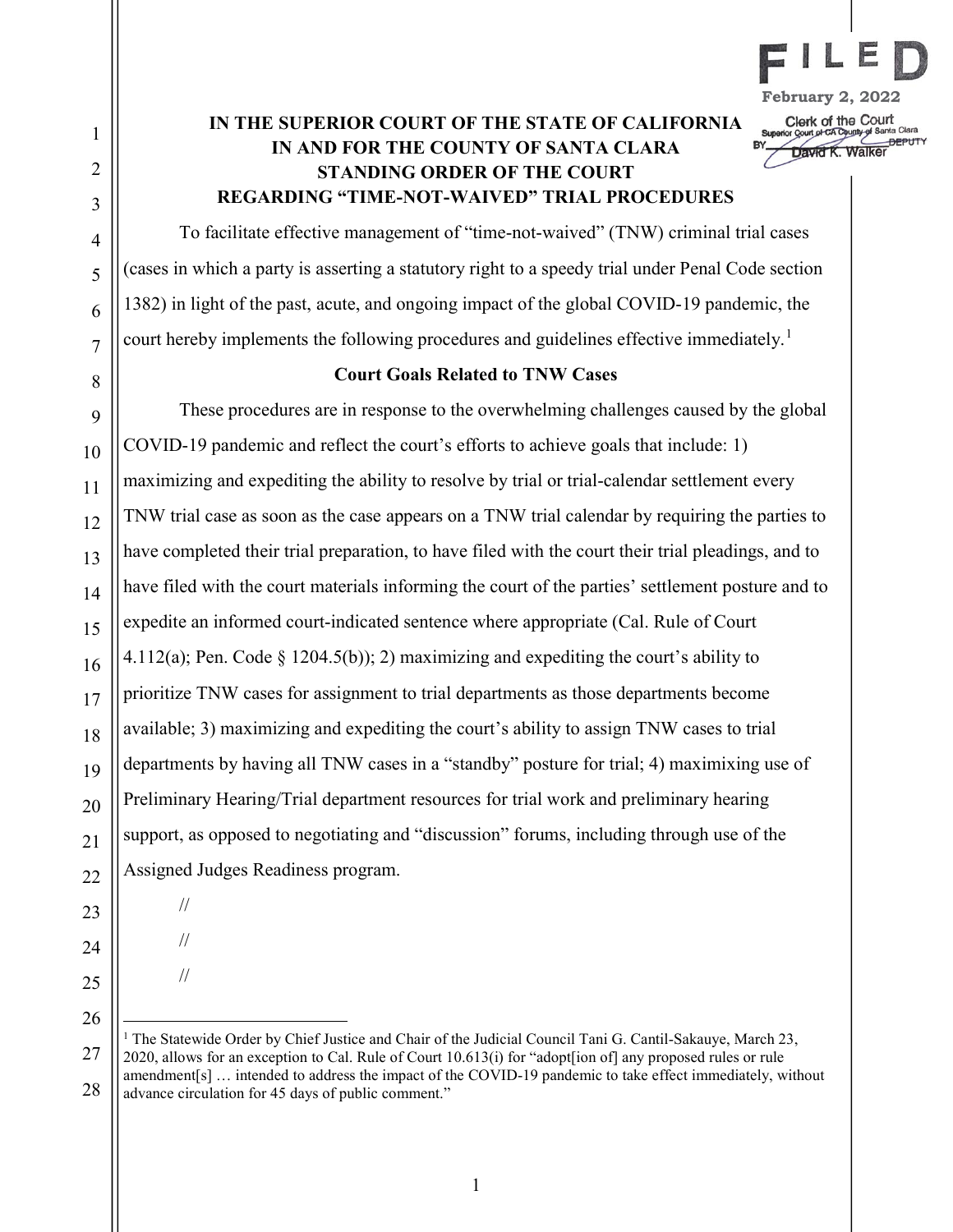#### TNW Felony Trial Cases

2 3 4 5 6 7 8 New Felony TNW Trial Settings: Starting the week of 2/7/22, when a felony case is set for trial TNW, due to local conditions and needs, the court will set the initial trial date on, or on the week of, the statutory "last day for trial" (Pen. Code § 1382). Therefore, when cases are set for trial TNW, the cases and the parties should be trial ready on the initial trial date in recognition of the statutory "last day." To ensure the parties fulfill their commitment to a TNW trial setting, the court will also set the following dates, subject to any case-specific factors, which will be reflected in the minutes:

9 10 11 12 13 14 15 16 17 18 19 20 21 22 1. The date for hearing pretrial motions, which will be 15 calendar days before the initial TNW trial date, and the date to file pretrial motions will be 30 calendar days before the initial TNW trial date. (Cal. Rule of Court 4.100(1)(B).) Motions will be filed with, and scheduling of hearing on the motion(s) will be done by, the Law and Motion department (D27) consistent with that department's calendaring protocol and Local Rule 9(H). All pretrial motions should be filed no later than 30 calendar days before the initial TNW trial date, absent a request for an order shortening time providing case-specific factors not previously raised or considered, signed by the Supervising Judge of the Criminal Division. Absent case-specific factors dictating otherwise, all pretrial motions will be heard: 1) not later than 15 calendar days before the initial TNW trial date, or 2) at the direction of the Law & Motion department not later than the date of the remote Readiness Conference the court day immediately preceeding the initial TNW trial date, or 3) at another time as directed by the court upon a showing of good cause. (Cal. Rule of Court 4.112(b).)

2. The date for filing in limine motions, witness lists, and a required Readiness brief<sup>2</sup> which will be 5 calendar days before the initial TNW trial date.

Readiness briefs shall include, but need not be limited to:

- 1. Prosecution: a statement of facts expected to be shown by the evidence; perceived factors in aggravation; factors in mitigation; criminal history information, including
- 28

 $\overline{a}$ 

23

24

25

26

27

<sup>&</sup>lt;sup>2</sup> Cal. Rule of Court 4.112(a); Pen. Code § 1204.5(b).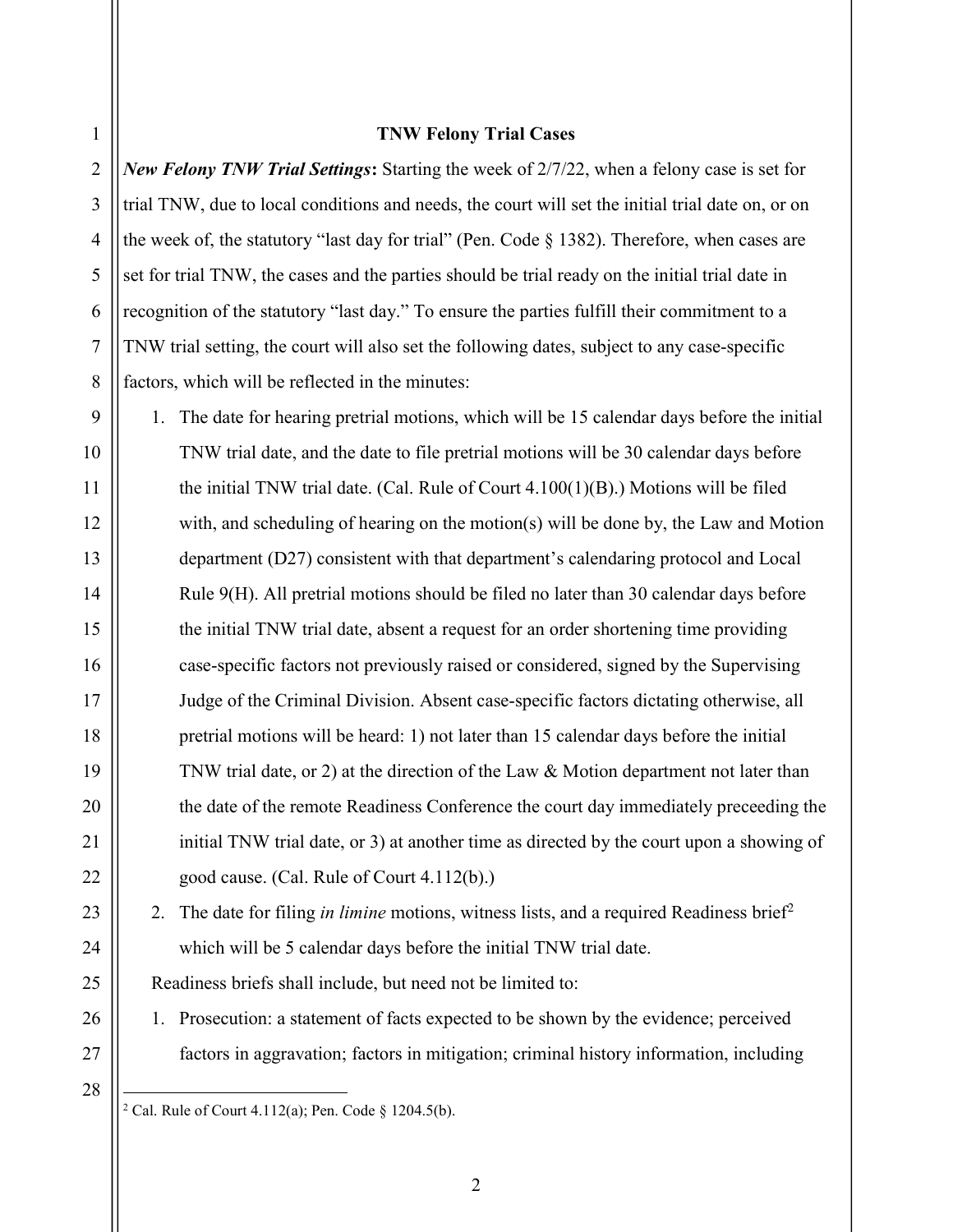prior performance on probation and/or parole; other pending cases and their status; the history of prosecution settlement offers; the history of defense settlement proposals; any indicated sentences previously given by the court; whether collateral consequences have been considered; Three Strikes review, if pertinent; consideration of substance abuse/mental health issues and treatment, if pertinent.

2. Defense: any information about the defendant or the case that the defendant consents to a trial judge considering, and/or that the defendant desires a judge who is not the trial judge to consider pursuant to Penal Code section 1204.5, or a statement that the defendant chooses to defer providing such information without prejudice.

20 On the initial TNW trial date, the court may find good cause to extend the statutory "last day" for consideration of an order of dismissal based on, *inter alia*, the acute and ongoing impact of the global pandemic. For felony cases, the "last day" is generally extended 30 calendar days. When a statutory last day is extended, the case is given a "return" date in the Master Trial Calendar department (D26) and the case is on standby for trial (i.e. the trial date is "trailed") until the "return date." The case is not "continued" to a new trial date in D26. When the case is given a "return" date in D26, that date is not the next earliest day for trial, that date is a placeholder date to return to court for the court to further manage the case and, if necessary, determine if there is good cause to further extend the statutory "last day" in the event the case has not been tried or resolved by the return date. As such, any TNW case can be assigned into a trial department at any time, even before its "return" date in D26.

21 22 23 24 25 26 27 28 When felony cases appear on the TNW trial calendar for the first time and are not sent to a trial department, the court may assign them "for Settlement/Indicated Sentence while on standby for trial" to one of our Assigned Judges. If a case is TNW for trial, it should be trial ready, fully developed, pretrial motions resolved, in limine motions filed, witness lists exchanged, and Readiness briefs filed in recognition of the initial statutory "last day" when it appears before an Assigned Judge. If the parties do not reach an agreement and the Assigned Judge gives an indicated sentence, the trial departments will have no further obligation to provide an indicated sentence when the case reaches a trial department. Trial judges will not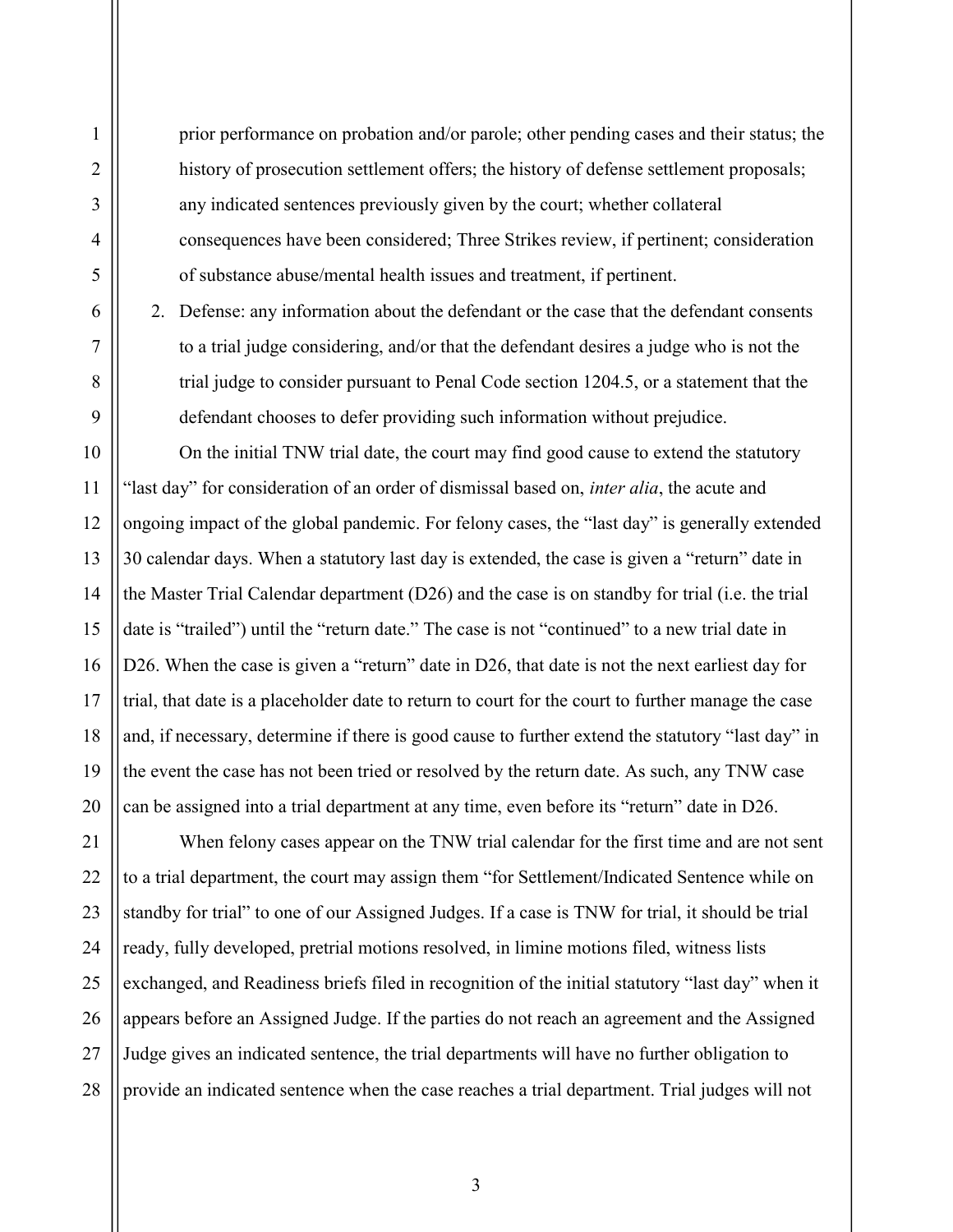1 2 3 4 5 read or consider a Readiness brief without consent as described in section 1204.5(a). The Assigned Judges may have multiple discussion sessions with the parties on a given case if the parties need to do work to settle the case. Once an Assigned Judge is "done" working on a case, the court will not send the case back for further rounds of the process absent unusual circumstances.

6 7 8 9 10 Cases Currently Set on the TNW Felony Calendar: Starting the week of 2/7/22, for cases already set on the TNW felony trial calendar and that have had or are having their original statutory "last day" extended when called on that calendar, the court will order the parties to prepare and file *in limine* motions, witness lists, and a Readiness brief by the next return date in D26 if the case is not being immediately assigned to a trial department.

11 12 13 14 15 16 17 18 **Case Priorities and Goals:** On the felony TNW trial calendar, the court will attempt to balance seriousness of charges, custodial status, § 1048, age of case, and any other relevant factors in prioritizing and making assignments to trial departments. Input from the parties is welcome and helpful at the weekly remote Readiness Conference held on the court day immediately preceding the trial date. When parties have particular readiness issues (illness, COVID-19 protocols, witness unavailability, attorney engaged in another trial or otherwise unavailable, etc.) the court will note these issues on the record and keep them in consideration when trailing cases on standby for trial.

19 20 21 22 23 24 It is a goal of the court to see less time spent negotiating and discussing cases in the trial departments and more time spent with those resources conducting trial proceedings. Felony cases will be assigned to trial departments for trial, not for protracted "shakedown." The trial judge will have all in limine motions and witness lists in the court file based on the initial filing deadlines and will have the ability to review them immediately upon assignment to that department.

25

## TNW Misdemeanor Trial Cases

26 27 28 New Misdemeanor TNW Trial Settings: Starting the week of 2/7/22, when a misdemeanor case is set for trial TNW, due to local conditions and needs, the court will set the initial trial date on, or on the week of, the statutory "last day for trial" (Pen. Code § 1382). Therefore,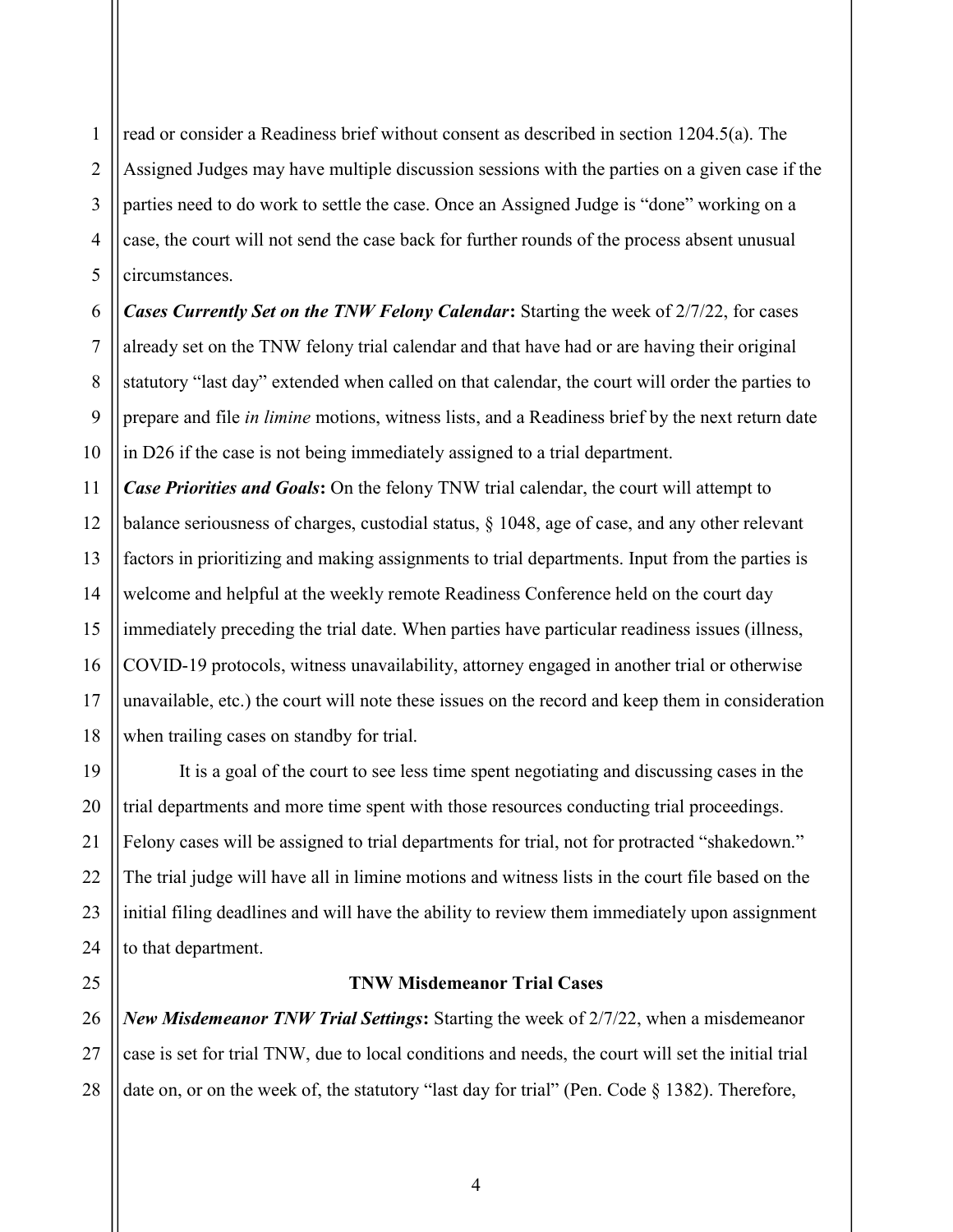1 2 3 4 when cases are set for trial TNW, the cases and the parties should be trial ready on the initial trial date in recognition of the statutory "last day." To ensure the parties fulfill their commitment to a TNW trial setting, the court will also set the following dates which will be reflected in the minutes:

The date for filing *in limine* motions, witness lists, and a required Readiness brief<sup>3</sup> which will be 5 calendar days before the initial TNW trial date.

Readiness briefs shall include, but need not be limited to:

1. Prosecution: a statement of facts expected to be shown by the evidence; perceived factors in aggravation; factors in mitigation; criminal history information, including prior performance on probation and/or parole; other pending cases and their status; the history of prosecution settlement offers; the history of defense settlement proposals; any indicated sentences previously given by the court; whether collateral consequences have been considered; considerations of substance abuse/mental health and treatment, if pertinent; consideration of the merits of diversion.

2. Defense: any information about the defendant that the defendant consents to a trial judge considering, and/or that the defendant desires a judge who is not the trial judge to consider pursuant to Penal Code section 1204.5, or a statement that the defendant chooses to defer providing such information without prejudice.

19 20 21 22 23 24 25 26 27 On the initial TNW trial date, the court may find good cause to extend the statutory "last day" for consideration of an order of dismissal based on, *inter alia*, the acute and ongoing impact of the global pandemic. For misdemeanor in-custody cases, the "last day" is generally extended 30 calendar days. For misdemeanor out-of-custody cases, the "last day" is generally extended 60 calendar days. When a statutory last day is extended, the case is given a "return" date in the Master Trial Calendar department (D26) and the case is on standby for trial (i.e. the trial date is "trailed") until the "return date." The case is not "continued" to a new trial date in D26. When the case is given a "return" date in D26, that date is not the next earliest day for trial, that date is a placeholder date to return to court for the court to further manage

28

 $\overline{a}$ 

5

6

7

8

9

10

11

12

13

14

15

16

17

<sup>&</sup>lt;sup>3</sup> Cal. Rule of Court 4.112(a); Pen. Code  $\S$  1204.5(b).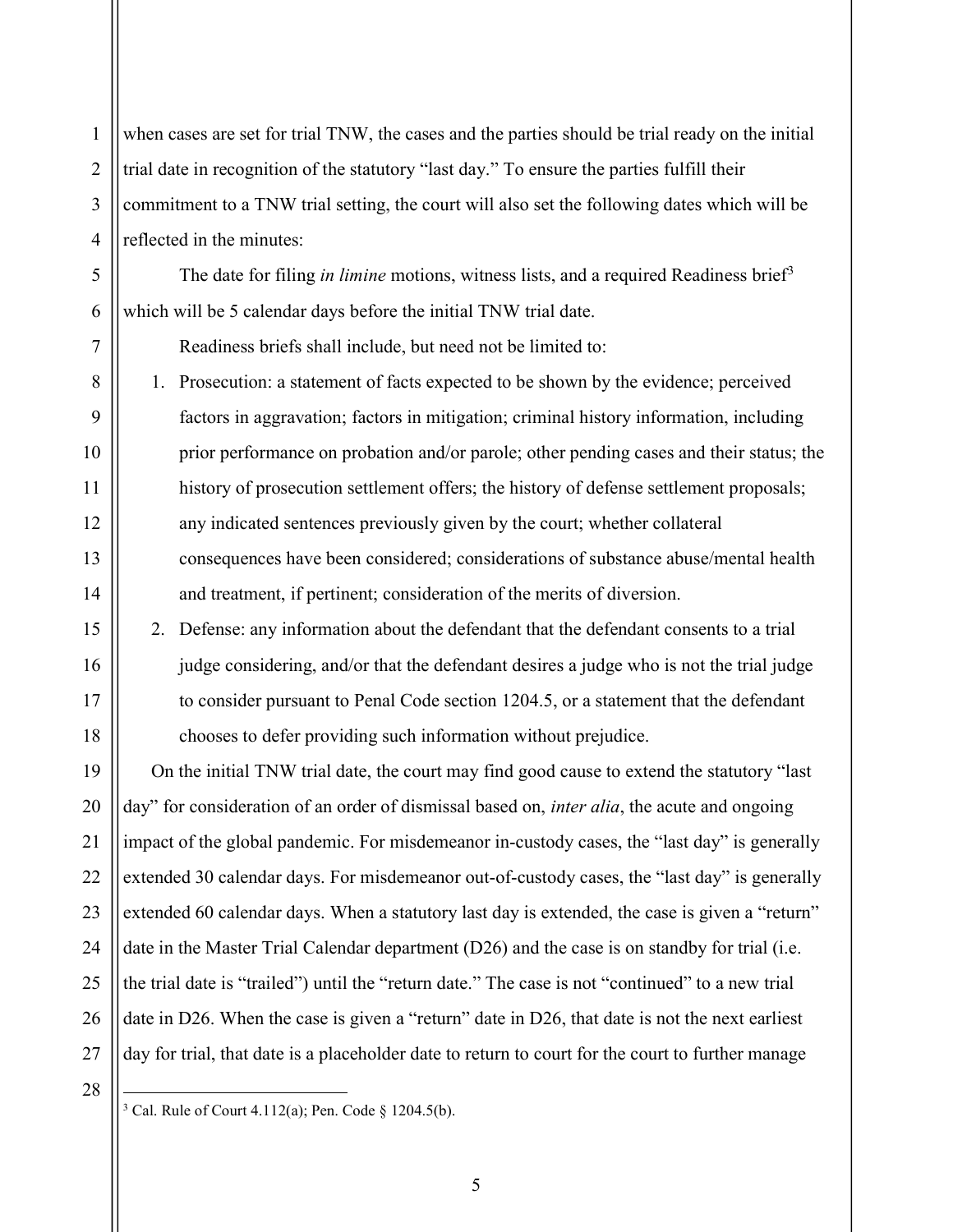1 2 3 4 5 6 7 8 9 10 11 12 13 14 15 16 the case and, if necessary, determine if there is good cause to further extend the statutory "last day" in the event the case has not been tried or resolved by the return date. As such, any TNW case can be assigned into a trial department at any time, even before its "return" date in D26. When misdemeanor cases appear on the TNW trial calendars, the court may assign them "for Settlement/Indicated Sentence while on standby for trial" to one of our Assigned Judges. The court will look to make such assignments no later than the second time a statutory "last day" is being extended. If a case is TNW for trial, it should be trial ready, fully developed, pretrial motions resolved, in limine motions filed, witness lists exchanged, and Readiness briefs filed in recognition of the initial statutory "last day" when it appears before an Assigned Judge. If the parties do not reach an agreement and the Assigned Judge gives an indicated sentence, the trial departments will have no further obligation to provide an indicated sentence when the case reaches a trial department. Trial judges will not read or consider a Readiness brief without consent as described in section 1204.5(a). The Assigned Judges may have multiple discussion sessions with the parties on a given case if the parties need to do work to settle the case. Once an Assigned Judge is "done" working on a case, the court will not send the case back for further rounds of the process absent unusual circumstances.

17 18 19 20 21 22 Cases Currently Set on the TNW Misdemeanor Calendars: Starting the week of 2/7/22, for cases already set on the TNW misdemeanor trial calendars and that have had or are having their original statutory "last day" extended when called on those calendars, the court will order the parties to prepare and file *in limine* motions, witness lists, and a Readiness brief no later than 5 calendar days before their next return date in D26 if the case is not being immediately assigned to a trial department.

23 24 25 26 27 28 **Case Priorities and Goals:** On the misdemeanor TNW trial calendars, the court will attempt to balance seriousness of charges, custodial status, § 1048, age of case, and any other relevant factors in prioritizing and making assignments to trial departments. Input from the parties is welcome and helpful at the weekly remote Readiness Conference held on the court day immediately preceding the trial date. When parties have particular readiness issues (illness, Covid protocols, witness unavailability, attorney engaged in another trial or otherwise